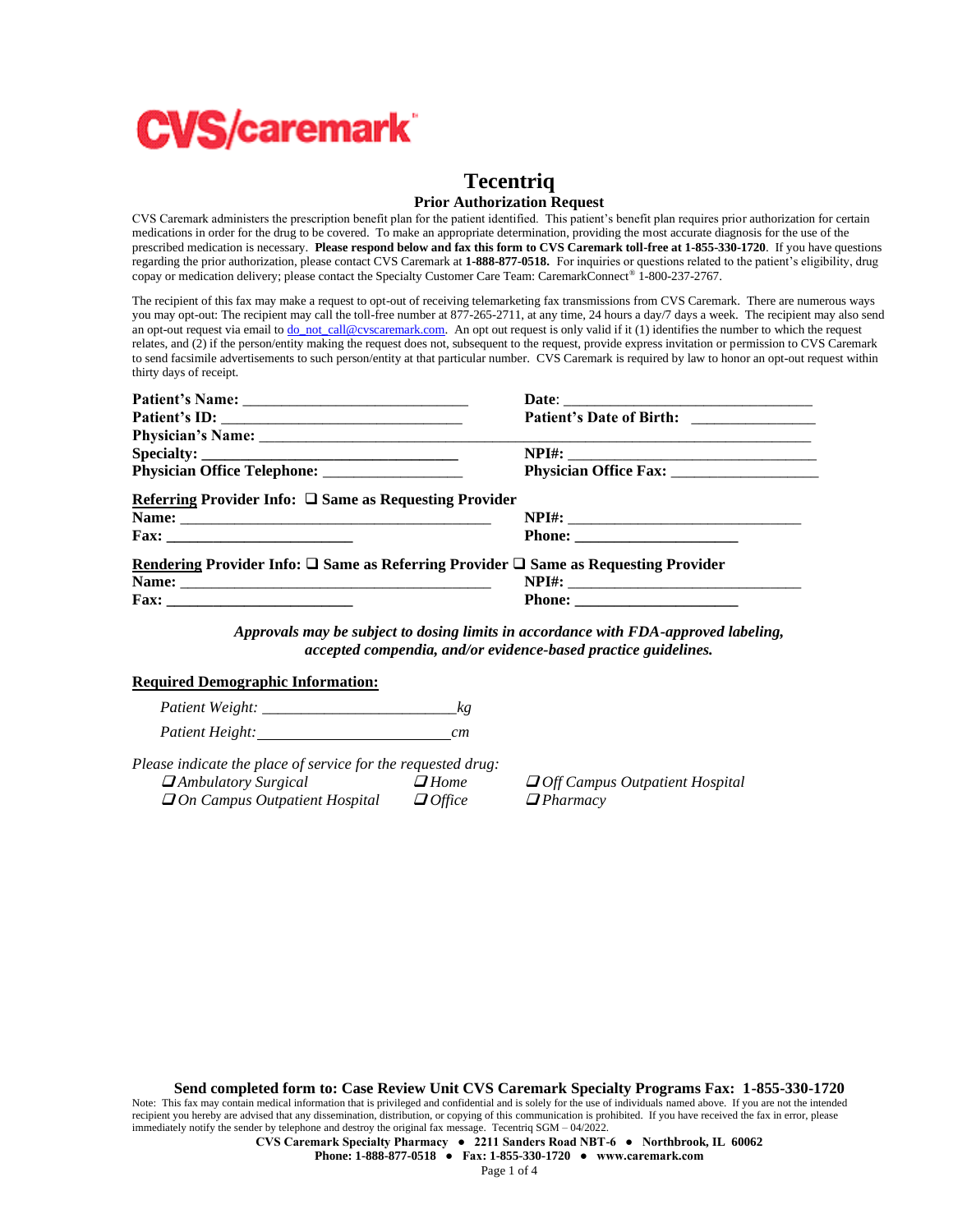# **Criteria Questions:**

- 1. What is the diagnosis?
	- ❑ Urothelial carcinoma Bladder cancer
	- $\Box$  Urothelial carcinoma Primary carcinoma of the urethra
	- $\Box$  Urothelial carcinoma Upper genitourinary tract tumors or urothelial carcinoma of the prostate
	- ❑ Non-small cell lung cancer (NSCLC)
	- ❑ Breast cancer
	- ❑ Small cell lung cancer
	- ❑ Hepatocellular carcinoma
	- ❑ Melanoma
	- ❑ Mesothelioma (malignant peritoneal mesothelioma, pericardial mesothelioma, or tunica vaginalis testis mesothelioma)
	- $\Box$  Other
- 2. What is the ICD-10 code?  $\qquad \qquad$
- 3. Has the patient experienced disease progression while on PD-1 or PD-L1 inhibitor therapy (e.g., Opdivo, Infinzi)? ❑ Yes ❑ No
- 4. Is the patient currently receiving therapy with the requested medication? ❑ Yes ❑ No *If No, skip to diagnosis section.*
- 5. Has the patient experienced disease progression or an unacceptable toxicity while receiving therapy with the requested medication? ❑ Yes ❑ No *No further questions*

## *Complete the following section based on the patient's diagnosis, if applicable*.

Section A: Urothelial Carcinoma – Bladder Cancer, Urothelial Carcinoma – Primary Carcinoma of the Urethra, Urothelial Carcinoma – Upper Genitourinary Tract Tumors or Urothelial Carcinoma of the Prostate

- 6. Will the requested medication be used as a single agent?  $\Box$  Yes  $\Box$  No
- 7. What is the place in therapy in which the requested medication will be used?  $\Box$  First line therapy  $\Box$  Other
- 8. What is the clinical setting in which the requested medication will be used? *Indicate ALL that apply.*
	- ❑ Stage II or Stage III disease ❑ Metastatic disease post-cystectomy
	- ❑ Locally advanced disease ❑ Local recurrence post-cystectomy
	-
- 
- ❑ Metastatic disease ❑ Recurrent disease
- ❑ Muscle invasive local recurrence or persistent disease in a preserved bladder
- $\Box$  Other
- 9. *If diagnosis is urothelial carcinoma-bladder cancer,* was the patient's tumor present following reassessment of tumor status 2-3 months after primary treatment with concurrent chemotherapy?  $\Box$  Yes  $\Box$  No
- 10. Is the patient eligible to receive cisplatin chemotherapy?  $\Box$  Yes  $\Box$  No
- 11. Does the patient's tumor express PD-L1 (defined as PD-L1 stained tumor-infiltrating immune cells [IC] covering greater than or equal to 5% of the tumor area)? *ACTION REQUIRED: If Yes, please submit test results confirming PD-L1 tumor expression and no further questions.* ❑ Yes ❑ No ❑ Unknown
- 12. Is the patient eligible to receive any platinum containing chemotherapy?  $\Box$  Yes  $\Box$  No

Section B: Non-Small Cell Lung Cancer (NSCLC)

- 13. What is the clinical setting in which the requested medication will be used? ❑ Recurrent disease ❑ Metastatic disease ❑ Advanced disease  $\Box$  Other
- 14. Is the patient's disease positive for EGFR or ALK genomic tumor aberrations?  $\Box$  Yes  $\Box$  No

## **Send completed form to: Case Review Unit CVS Caremark Specialty Programs Fax: 1-855-330-1720**

Note: This fax may contain medical information that is privileged and confidential and is solely for the use of individuals named above. If you are not the intended recipient you hereby are advised that any dissemination, distribution, or copying of this communication is prohibited. If you have received the fax in error, please immediately notify the sender by telephone and destroy the original fax message. Tecentriq SGM – 04/2022.

**CVS Caremark Specialty Pharmacy ● 2211 Sanders Road NBT-6 ● Northbrook, IL 60062**

**Phone: 1-888-877-0518 ● Fax: 1-855-330-1720 ● www.caremark.com**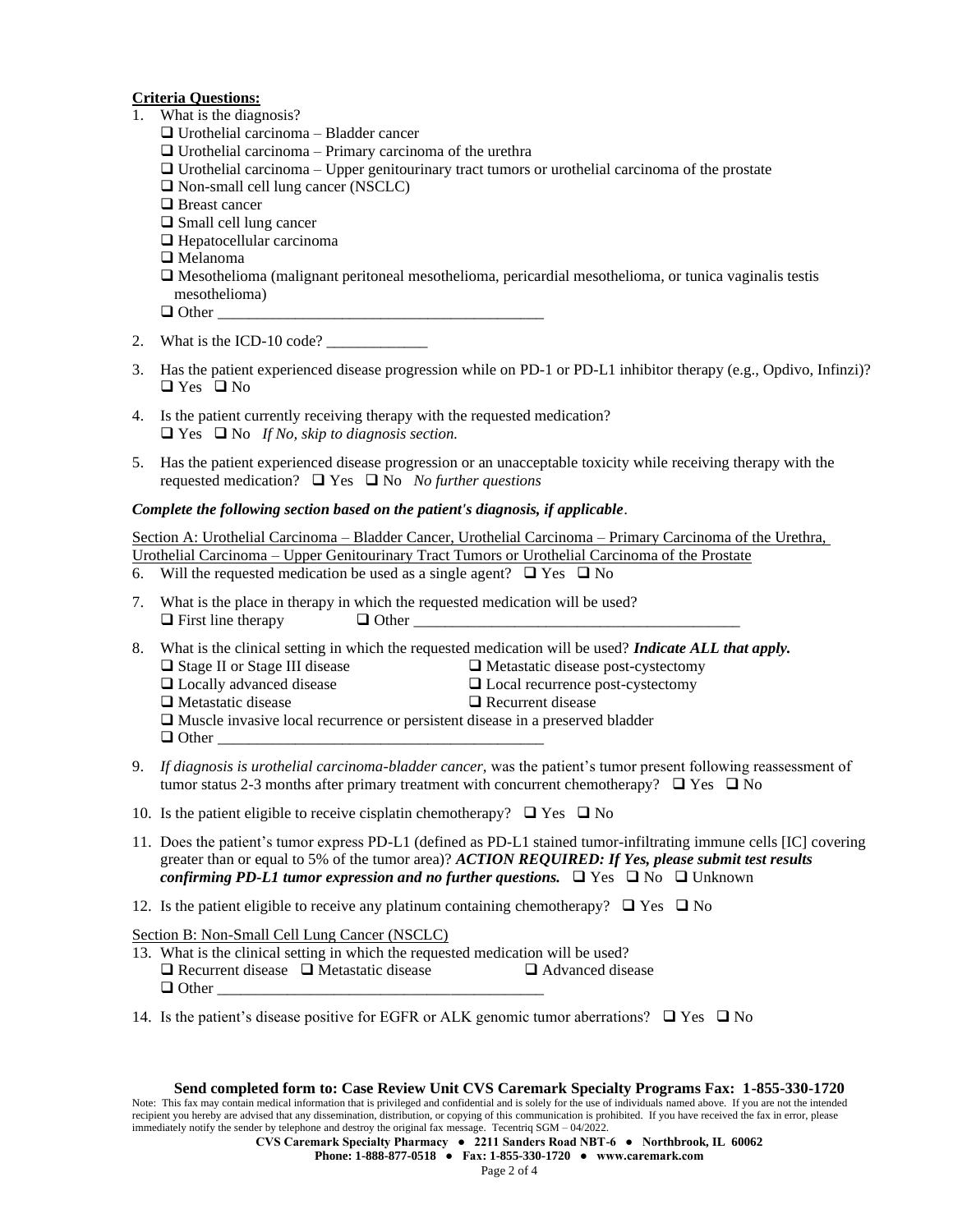- 15. What regimen will the requested medication be used as?
	- ❑ Single agent
	- ❑ In combo with carboplatin, paclitaxel, bevacizumab, *skip to #18*
	- ❑ In combo with paclitaxel protein-bound and carboplatin, *skip to #18*
- 16. What is the place in therapy in which the requested medication will be used? ❑ Subsequent therapy, *no further questions* ❑ First line therapy
- 17. Does the patient's tumor have high PD-L1 expression (PD-L1 stained greater than or equal to 50% of tumor cells [TC greater than or equal to 50%] or PD-L1 stained tumor-infiltrating immune cells [IC] covering greater than or equal to 10% of the tumor area [IC greater than or equal to 10%])? *ACTION REQUIRED: If Yes, please submit test results confirming PD-L1 tumor expression.* ❑ Yes ❑ No *No further questions*
- 18. Did the patient receive previous treatment that targeted the EGFR or ALK genomic tumor aberrations? ❑ Yes ❑ No
- 19. What is the tumor's histology? ❑ Non-squamous ❑ Squamous ❑ Unknown

Section C: Breast Cancer

| 20. What is the clinical setting in which the requested medication will be used? |                          |
|----------------------------------------------------------------------------------|--------------------------|
| $\Box$ Unresectable locally advanced disease                                     | $\Box$ Recurrent disease |
| $\Box$ Metastatic disease                                                        | $\Box$ Other             |

- 21. Will the requested medication will be used in combination with protein-bound paclitaxel?  $\Box$  Yes  $\Box$  No
- 22. Does the tumor express programmed death ligand 1 (PD-L1) (i.e., PD-L1 stained tumor- infiltrating immune cells [IC] of any intensity covering at least 1 percent of the tumor area)? *ACTION REQUIRED: If Yes, please submit test results confirming PD-L1 tumor expression.* ❑ Yes ❑ No ❑ Unknown
- 23. Is the patient's diagnosis confirmed by the breast cancer cells testing negative for ALL of the following receptors? *ACTION REQUIRED: If Yes, please submit test results confirming triple negative breast cancer.*
	- a) Human epidermal growth factor receptor 2 (HER-2) b) Estrogen c) Progesterone ❑ Yes ❑ No ❑ Unknown

Section D: Small Cell Lung Cancer

24. Does the patient have extensive-stage disease?  $\Box$  Yes  $\Box$  No

- 25. Will the requested medication be used in combination with etoposide and carboplatin (followed by single agent maintenance)? ❑ Yes ❑ No
- 26. Will the requested medication be used for initial treatment?  $\Box$  Yes  $\Box$  No

Section E: Hepatocellular Carcinoma

- 27. Will the requested medication be used for initial treatment?  $\Box$  Yes  $\Box$  No
- 28. Will the requested medication be used in combination with bevacizumab?  $\Box$  Yes  $\Box$  No

Section F: Melanoma

- 29. What is the clinical setting in which the requested medication will be used?
	- ❑ Unresectable disease
	- ❑ Metastatic disease
	- $\Box$  Other
- 30. Is the tumor positive for BRAF V600 mutation? *ACTION REQUIRED: If Yes, please submit test results confirming BRAF V600 mutation.*❑ Yes ❑ No ❑ Unknown
- 31. Will the requested medication be used in combination with cobimetinib (Cotellic) and vemurafenib (Zelboraf)? ❑ Yes ❑ No

Section G: Mesothelioma (malignant peritoneal mesothelioma, pericardial mesothelioma, or tunica vaginalis testis mesothelioma

## **Send completed form to: Case Review Unit CVS Caremark Specialty Programs Fax: 1-855-330-1720**

Note: This fax may contain medical information that is privileged and confidential and is solely for the use of individuals named above. If you are not the intended recipient you hereby are advised that any dissemination, distribution, or copying of this communication is prohibited. If you have received the fax in error, please immediately notify the sender by telephone and destroy the original fax message. Tecentriq SGM – 04/2022.

**CVS Caremark Specialty Pharmacy ● 2211 Sanders Road NBT-6 ● Northbrook, IL 60062**

**Phone: 1-888-877-0518 ● Fax: 1-855-330-1720 ● www.caremark.com**